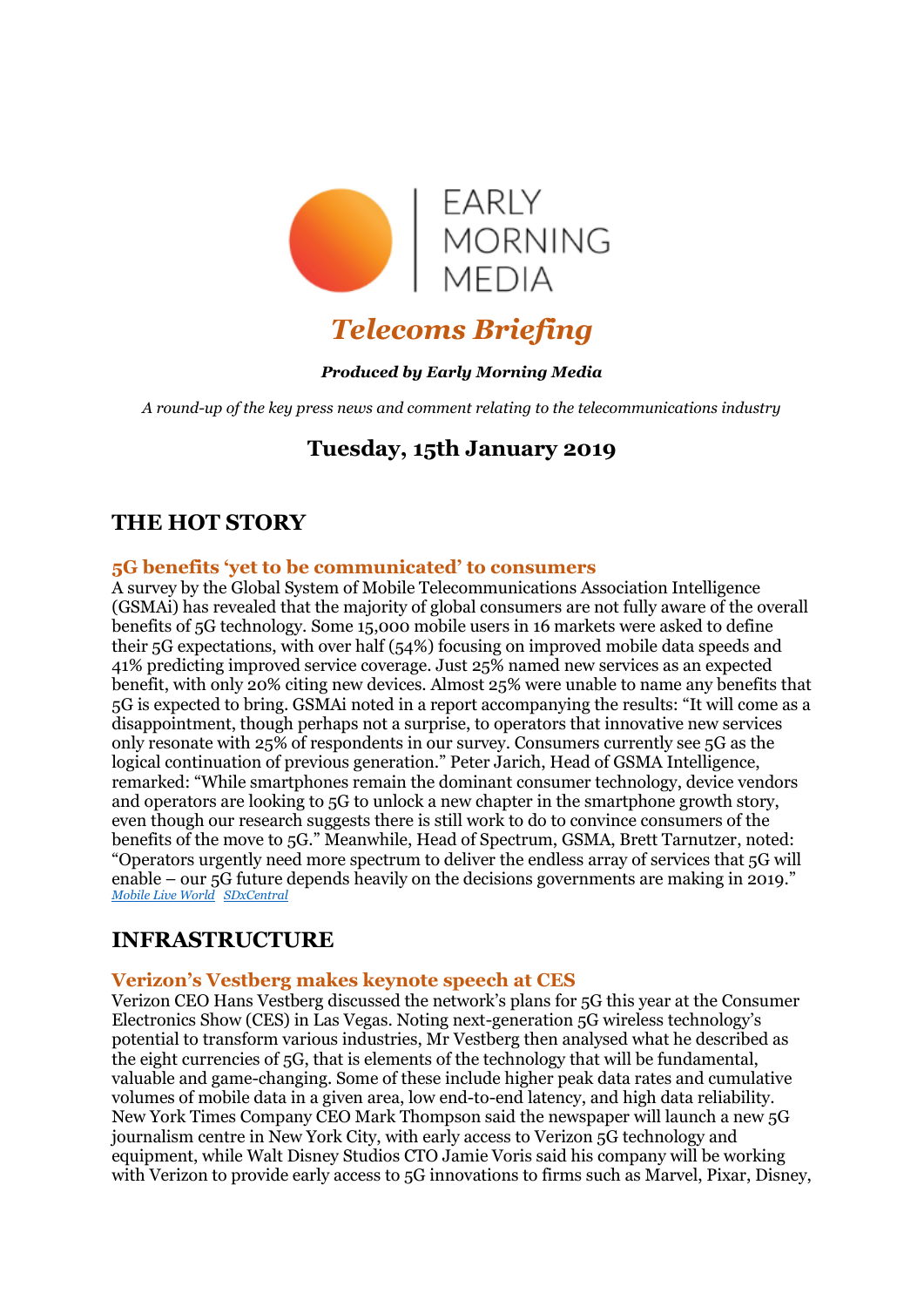and LucasArts. Skyward head Mariah Scott also announced that Verizon is committing to becoming the first carrier to have a million 5G-connected drones. Mr Vestberg also announced a \$1m fund called the 'Built on 5G Challenge', which offers money to firms that can come up with usable, transformative ways to integrate 5G technology. *[Venture Beat](https://venturebeat.com/2019/01/08/verizons-5g-keynote-at-ces-spotlights-media-drone-flights-and-health-partnerships/)*

### **Cable industry's '10G' campaign announced**

An announcement has been made at the 2019 Consumer Electronics Show (CES) in Las Vegas, by the NCTA and cable groups Comcast, Charter, Cox and Mediacom, of their new '10G' initiative. The name refers to the 10-gigabit per second network the groups are hoping to achieve, with most internet users today operating at speeds of no more than 1 gigabit per second. The FCC's 2018 broadband report claimed that the median download speed for US broadband customers was in fact only 72 Mbps as of September 2017, rather than 1Gbps. Michael Powell, the president and CEO of NCTA and former FCC chairman told *USA Today* that: "The naming convention to me is a bit of a sideshow," going on to say that 5G and broadband "… really work in tandem with each other to deliver consumer experiences." An article on *The Verge* concludes that the 10G campaign is unlikely to succeed. *[The Verge](https://www.theverge.com/2019/1/9/18176044/10g-program-cable-companies-5g-mobile-broadband-internet-ces-2019) [5G](https://5g.co.uk/news/cable-industry-touts-10g/4662/) USA Today*

#### **Net neutrality supporters face challenges**

After Democrats in the US failed to invalidate the 'Restoring Internet Freedom' order, Federal Communications Commission Chairman Ajit Pai has released a statement noting: "I'm pleased that a strong bipartisan majority of the US House of Representatives declined to reinstate heavy-handed Internet regulation". He went on: "In short, the FCC's light-touch approach is working. In 2019, we'll continue to pursue our forward-looking agenda to bring digital opportunity to all Americans." Net neutrality rules face legal and regulatory challenges, with courts to be asked to rule on whether individual States can enforce their own localised legislation on the issue. *Telecoms.com* notes that the longer the issue takes to be resolved, the less the general public will be interested in seeing a just outcome. *[Telecoms](http://telecoms.com/494420/options-are-running-out-for-net-neutrality-supporters/) [Capacity Media](https://www.capacitymedia.com/articles/3822926/fcc-goes-into-hibernation-after-trump-and-congress-stop-government-funds)*

#### **Infrastructure concerns placed ahead of Brexit**

A survey by the Somerset Chamber of Commerce (SCC) of 92 businesses in the county has revealed that local companies are more concerned about education- and skills- related issues and digital infrastructure than they are about Britain's impending departure from the EU. According to respondents, influencing the Somerset skills agenda (62%) and lobbying for improved digital infrastructure (56%) should be their top priorities for this year. Stephen Henagulph, CEO of the SCC, commented: "Whilst there is considerable debate around Brexit, the results of the Somerset Chamber membership survey show that the skills shortages and broadband issues faced by the county's businesses continue to be a significant concern."

*[ISP Review](https://www.ispreview.co.uk/index.php/2019/01/broadband-and-telecoms-are-a-bigger-worry-than-brexit-in-somerset.html)*

### **INDUSTRY**

#### **High hopes for 2019 in telecoms**

The latest *Telecoms.com* Annual Industry Survey has revealed that some 75% of respondents feel positive about the coming year in the industry. The fast rollout of 5G is expected to revolutionise the telecoms landscape, though 62% of survey respondents believe the network's benefits have not yet been properly communicated to consumers. Martin Morgan, VP Marketing, Openet, commented: "The survey provided an industry viewpoint on how much revenue operators will generate from services enabled by digital transformation. This is the foundation for why transformation is needed in the first place." He went on: "The survey also provided a health check on how far the industry is advanced in its digital transformation journey and how far it needs to progress to be able to meet their digital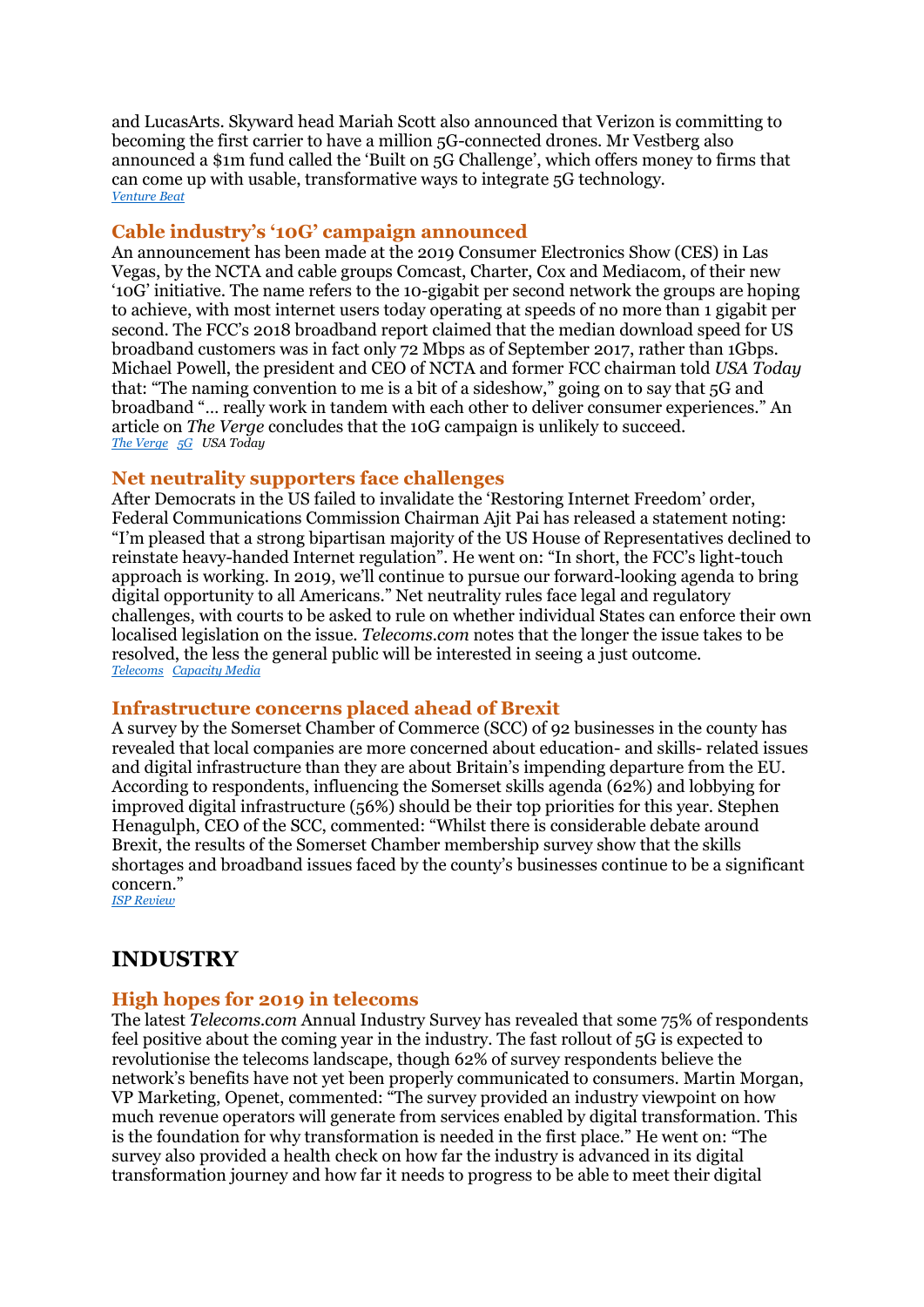services revenue goals." Meanwhile, almost three-quarters (74%) of firms responding to the survey said they and their customers have experienced an increase in cyberattacks in 2018. *[Telecoms](http://telecoms.com/494505/75-of-telecoms-survey-think-2019-will-be-a-great-year/)*

# **SECURITY**

### **Norway mulls Huawei ban**

Norwegian justice minister Tor Mikkel Wara has said the country is considering whether to exclude China's Huawei Technologies from building part of its new 5G telecommunications infrastructure, as other Western nations have done. Mr Wara commented: "We share the same concerns as the United States and Britain and that is espionage on private and state actors in Norway". Sigve Brekke, CEO of Norwegian telecommunications firm Telenor, told Reuters that "Norway has had full control over critical infrastructure for many, many years and we in Telenor take it very seriously".

*[Economic Times](v) [South China Morning Post](https://www.scmp.com/news/world/europe/article/2181450/norway-considering-whether-exclude-huawei-building-5g-network)*

### **DEVICES**

#### **CES sees 5G devices take centre stage**

Devices with 5G connectivity are taking centre stage at the 2019 CES in Las Vegas, with Qualcomm's new Snapdragon 855 mobile platform and X50 5G cellular modem to power more than 30 5G devices this year. Meanwhile, Intel's Project Athena aims to introduce a new breed of advanced laptop computers with 5G connectivity and AI capabilities, with the firm working on a plan to enable PC makers including Microsoft, Google, Lenovo, Dell, and Samsung to bring Project Athena machines to market in the second half of 2019. Samsung has also premiered its 5G smartphone prototype at the event, while Telstra announced that it has entered into agreements to offer commercial 5G smartphones on its mobile network. CEO Andy Penn remarked: "From here on the timing on the rollout of 5G is dependent on the availability of the devices - handsets, tablets, and into the whole world of the Internet of Things".

*[Business Insider](https://www.businessinsider.com/qualcomm-intel-5g-announcements-ces-2019-1?r=US&IR=T) [Business Insider](https://www.businessinsider.com/samsung-displays-5g-prototype-smartphone-ces-2019-2019-1?r=UK&IR=T) [ZDNet](https://www.zdnet.com/article/ces-2019-telstra-confirms-5g-smartphones-by-mid-2019/)*

#### **AT&T 5G phone icon 'update' ridiculed**

AT&T has been criticised after a software update resulted in icons used to display a connection's status showing, in some situations, that a handset is on a 5G network, even though these are not widely available. Rather than true 5G, the phones are using speedboosting add-ons to existing 4G technology. AT&T defended the move, claiming that it was "laying the foundation" for 5G. The controversial update currently being implemented will from now on use a '5GE' icon, referring to the so-called "evolutionary" technologies for existing 4G networks. On the *Ars Technica* site, Ron Amadeo described the move as "ridiculous", warning that it could "mislead consumers". AT&T rival Verizon took out fullpage ads in the *New York Times* and *Wall Street Journal* mocking its competitor. *[BBC News](https://www.bbc.co.uk/news/technology-46795086) [The Verge](https://www.theverge.com/2019/1/9/18175566/att-communications-ceo-fake-5g-e-complaints-response-ces-2019) [BGR](https://bgr.com/2019/01/09/att-5g-claims-exec-defends-strategy-interview/) [Cnet](https://www.cnet.com/news/verizon-and-t-mobile-bash-at-t-over-fake-5g/) [Washington Post](https://www.washingtonpost.com/technology/2019/01/08/att-is-being-criticized-upgrading-its-phones-fake-g-now-t-mobile-is-piling/?utm_term=.71b6c82a0878)*

#### **Some iPhone sales in Germany banned with Qualcomm bond**

Qualcomm is to post \$1.5bn as a security bond to enable a ban on the sale of iPhone 7 and iPhone 8 models in Germany, ordered by the Munich District Court. The bond allows the court to pay Apple for any damages incurred if it successfully appeals the ruling, which Apple has already stated it will do. While Apple will only cease sales at its own retail locations and will continue to ship devices to third parties to sell, Qualcomm lawyers have read the court's ruling as a blanket ban on all iPhone 7 and iPhone 8 devices across the country. Telecoms.com notes that the ban may set a precedent which could see it used as evidence for additional ruling in other markets.